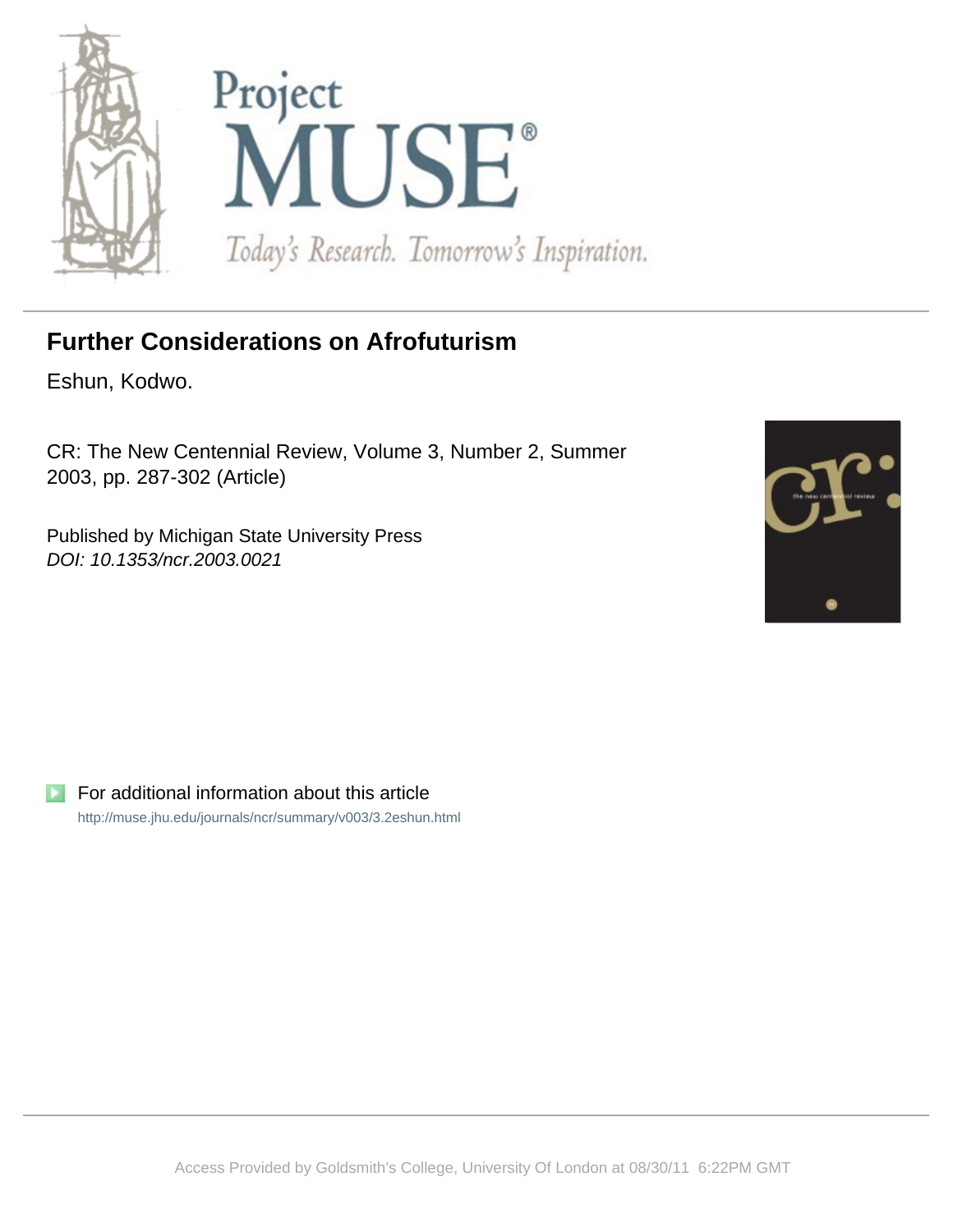# Further Considerations on Afrofuturism

**K ODWO E SHUN**

*Imagine a team of African archaeologists from the future—some silicon, some carbon, some wet, some dry—excavating a site, a museum from their past: a museum whose ruined documents and leaking discs are identifiable as belonging to our present, the early twenty-first century. Sifting patiently through the rubble, our archaeologists from the United States of Africa, the USAF, would be struck by how much Afrodiasporic subjectivity in the twentieth century constituted itself through the cultural project of recovery. In their Age of Total Recall, memory is never lost. Only the art of forgetting. Imagine them reconstructing the conceptual framework of our cultural moment from those fragments. What are the parameters of that moment, the edge of that framework?*

THE WAR OF COUNTERMEMORY

In our time, the USAF archaeologists surmise, imperial racism has denied black subjects the right to belong to the enlightenment project, thus creating an urgent need to demonstrate a substantive historical presence. This desire has overdetermined Black Atlantic intellectual culture for several centuries.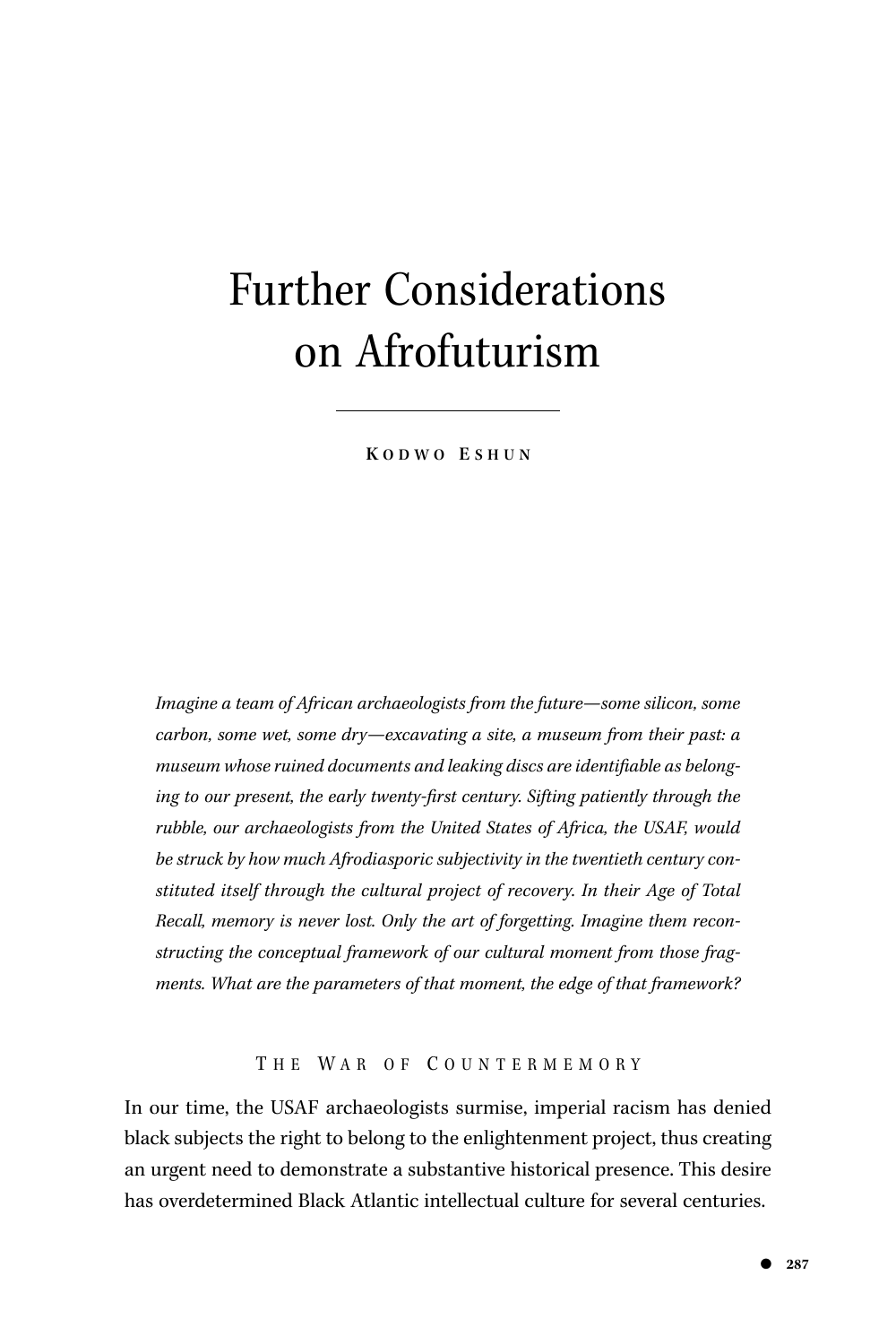#### **288 ●** Further Considerations on Afrofuturism

To establish the historical character of black culture, to bring Africa and its subjects into history denied by Hegel et al., it has been necessary to assemble countermemories that contest the colonial archive, thereby situating the collective trauma of slavery as the founding moment of modernity.

# THE FOUNDING TRAUMA

In an interview with critic Paul Gilroy in his 1991 anthology *Small Acts*, novelist Toni Morrison argued that the African subjects that experienced capture, theft, abduction, mutilation, and slavery were the first moderns. They underwent real conditions of existential homelessness, alienation, dislocation, and dehumanization that philosophers like Nietzsche would later define as quintessentially modern. Instead of civilizing African subjects, the forced dislocation and commodification that constituted the Middle Passage meant that modernity was rendered forever suspect.

Ongoing disputes over reparation indicate that these traumas continue to shape the contemporary era. It is never a matter of forgetting what it took so long to remember. Rather, the vigilance that is necessary to indict imperial modernity must be extended into the field of the future.

#### F UTURISM F ATIGUE

Because the practice of countermemory defined itself as an ethical commitment to history, the dead, and the forgotten, the manufacture of conceptual tools that could analyze and assemble counterfutures was understood as an unethical dereliction of duty. Futurological analysis was looked upon with suspicion, wariness, and hostility. Such attitudes dominated the academy throughout the 1980s.

For African artists, there were good reasons for disenchantment with futurism. When Nkrumah was deposed in Ghana in 1966, it signalled the collapse of the first attempt to build the USAF. The combination of colonial revenge and popular discontent created sustained hostility towards the planned utopias of African socialism. For the rest of the century, African intellectuals adopted variations of the position that Homi Bhabha (1992)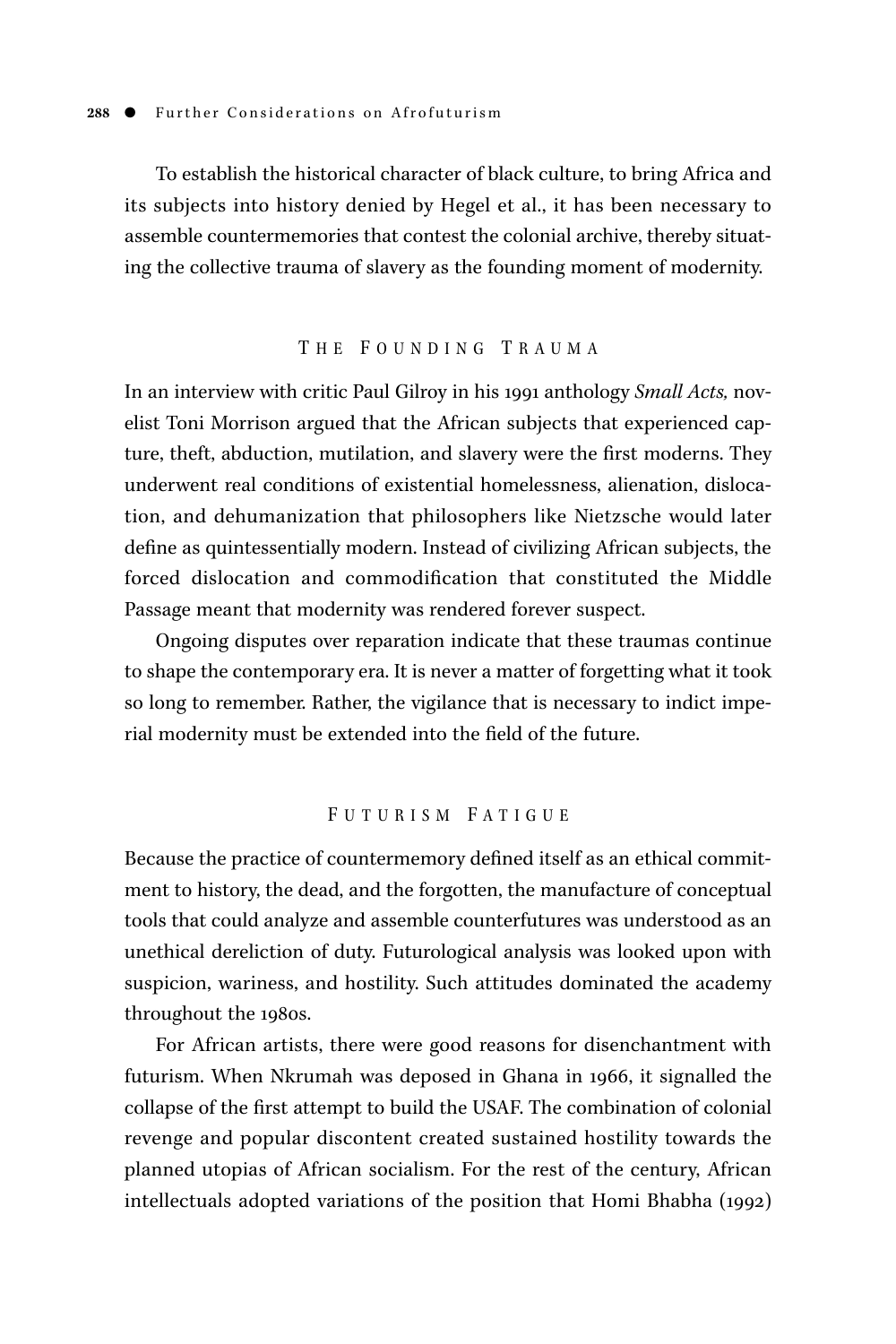termed "melancholia in revolt." This fatigue with futurity carried through to Black Atlantic cultural activists, who, little by little, ceased to participate in the process of building futures.

*Imagine the archaeologists as they use their emulators to scroll through the fragile files. In their time, it is a commonplace that the future is a chronopolitical terrain, a terrain as hostile and as treacherous as the past. As the archaeologists patiently sift the twenty-first-century archives, they are amazed by the impact this realization had on these forgotten beings. They are touched by the seriousness of those founding mothers and fathers of Afrofuturism, by the responsibility they showed towards the not-yet, towards becoming.*

#### CONTROL THROUGH PREDICTION

Fast forward to the early twenty-first century. A cultural moment when digitopian futures are routinely invoked to hide the present in all its unhappiness. In this context, inquiry into production of futures becomes fundamental, rather than trivial. The field of Afrofuturism does not seek to deny the tradition of countermemory. Rather, it aims to extend that tradition by reorienting the intercultural vectors of Black Atlantic temporality towards the proleptic as much as the retrospective.

It is clear that power now operates predictively as much as retrospectively. Capital continues to function through the dissimulation of the imperial archive, as it has done throughout the last century. Today, however, power also functions through the envisioning, management, and delivery of reliable futures.

In the colonial era of the early to middle twentieth century, avantgardists from Walter Benjamin to Frantz Fanon revolted in the name of the future against a power structure that relied on control and representation of the historical archive. Today, the situation is reversed. The powerful employ futurists and draw power from the futures they endorse, thereby condemning the disempowered to live in the past. The present moment is stretching, slipping for some into yesterday, reaching for others into tomorrow.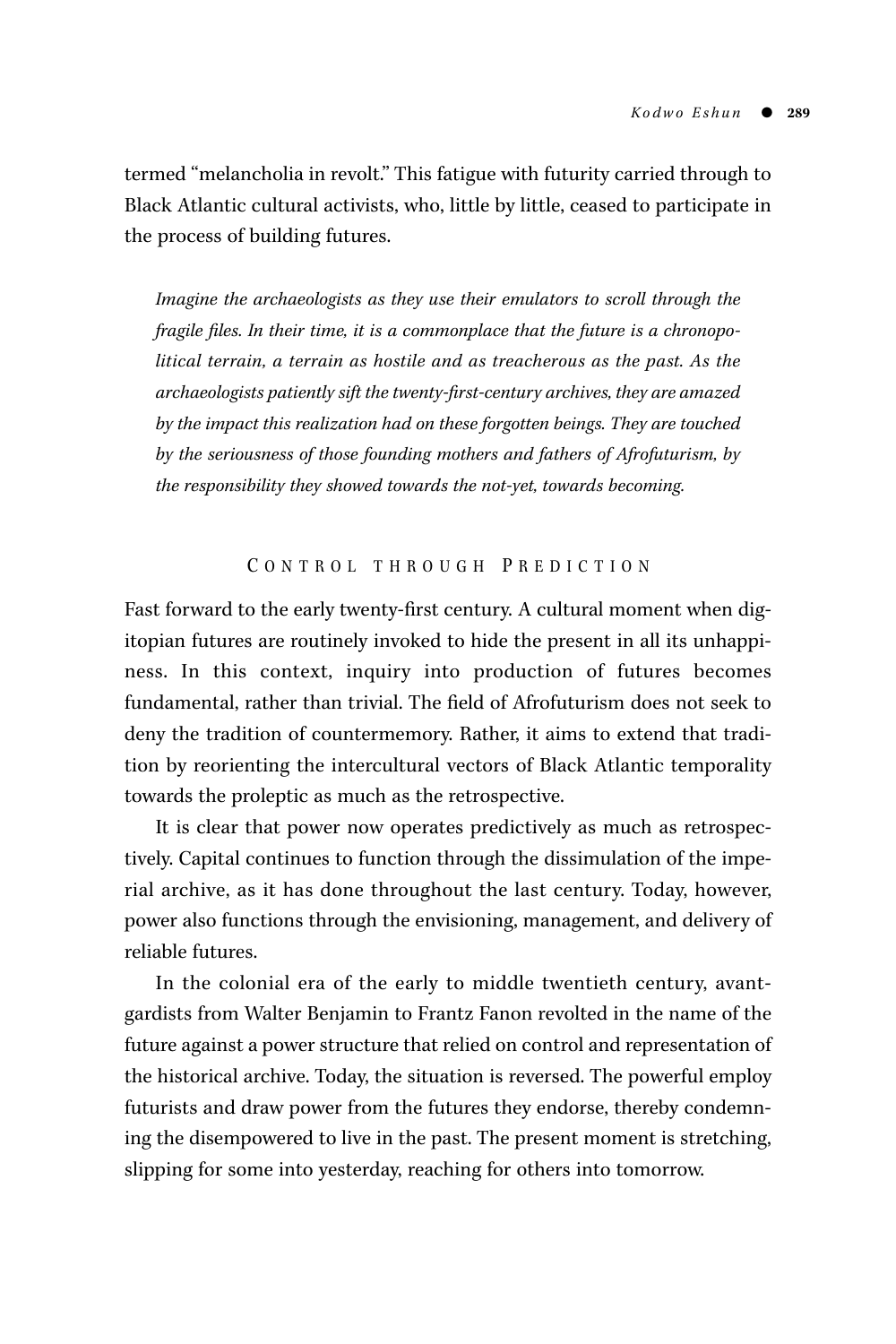# SF C APITAL

Power now deploys a mode the critic Mark Fisher (2000) calls *SF* (science fiction) *capital.* SF capital is the synergy, the positive feedback between future-oriented media and capital. The alliance between cybernetic futurism and "New Economy" theories argues that information is a direct generator of economic value. Information about the future therefore circulates as an increasingly important commodity.

It exists in mathematical formalizations such as computer simulations, economic projections, weather reports, futures trading, think-tank reports, consultancy papers—and through informal descriptions such as sciencefiction cinema, science-fiction novels, sonic fictions, religious prophecy, and venture capital. Bridging the two are formal-informal hybrids, such as the global scenarios of the professional market futurist.

Looking back at the media generated by the computer boom of the 1990s, it is clear that the effect of the futures industry—defined here as the intersecting industries of technoscience, fictional media, technological projection, and market prediction—has been to fuel the desire for a technology boom. Given this context, it would be naïve to understand science fiction, located within the expanded field of the futures industry, as merely prediction into the far future, or as a utopian project for imagining alternative social realities.

Science fiction might better be understood, in Samuel R. Delany's statement, as offering "a significant distortion of the present" (*Last Angel of History* 1995). To be more precise, science fiction is neither forward-looking nor utopian. Rather, in William Gibson's phrase, science fiction is a means through which to preprogram the present (cited in Eshun 1998). Looking back at the genre, it becomes apparent that science fiction was never concerned with the future, but rather with engineering feedback between its preferred future and its becoming present.

Hollywood's 1990s love for sci-tech fictions, from *The Truman Show* to *The Matrix,* from *Men in Black* to *Minority Report,* can therefore be seen as product-placed visions of the reality-producing power of computer networks, which in turn contribute to an explosion in the technologies they hymn. As New Economy ideas take hold, virtual futures generate capital. A subtle oscillation between prediction and control is being engineered in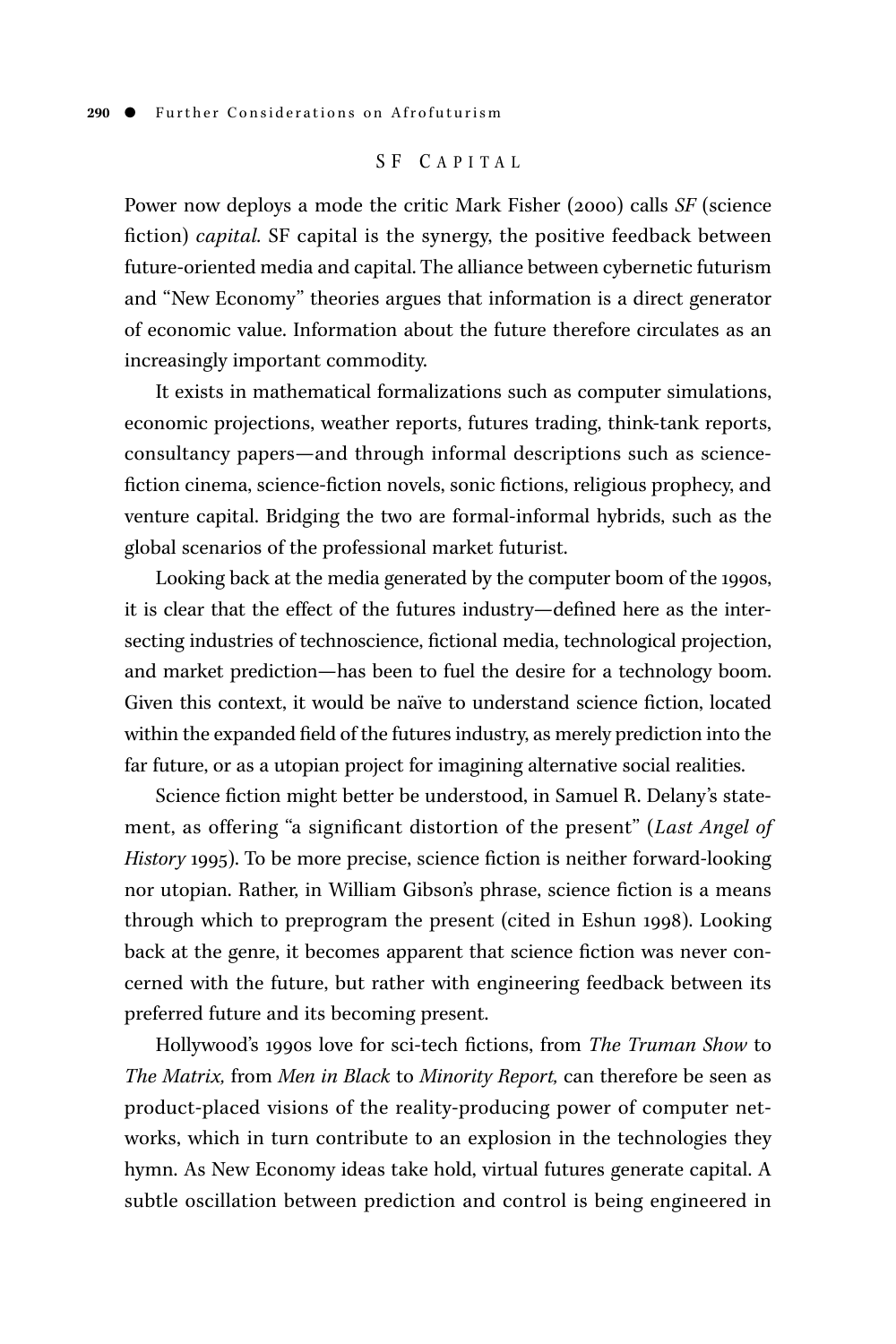which successful or powerful descriptions of the future have an increasing ability to draw us towards them, to command us to make them flesh.

#### THE FUTURES INDUSTRY

Science fiction is now a research and development department within a futures industry that dreams of the prediction and control of tomorrow. Corporate business seeks to manage the unknown through decisions based on scenarios, while civil society responds to future shock through habits formatted by science fiction. Science fiction operates through the power of falsification, the drive to rewrite reality, and the will to deny plausibility, while the scenario operates through the control and prediction of plausible alternative tomorrows.

Both the science-fiction movie and the scenario are examples of cybernetic futurism that talks of things that haven't happened yet in the past tense. In this case, futurism has little to do with the Italian and Russian avant-gardes; rather, these approaches seek to model variation over time by oscillating between anticipation and determinism.

*Imagine the All-African Archaeological Program sweeping the site with their chronometers. Again and again, they sift the ashes. Imagine the readouts on their portables, indicators pointing to the dangerously high levels of hostile projections. This area shows extreme density of dystopic forecasting, levels that, if accurate, would have rendered the archaeologists' own existence impossible. The AAAP knows better: such statistical delirium reveals the fervid wish dreams of the host market.*

#### M ARKET D YSTOPIA

If global scenarios are descriptions that are primarily concerned with making futures safe for the market, then Afrofuturism's first priority is to recognize that Africa increasingly exists as the object of futurist projection. African social reality is overdetermined by intimidating global scenarios, doomsday economic projections, weather predictions, medical reports on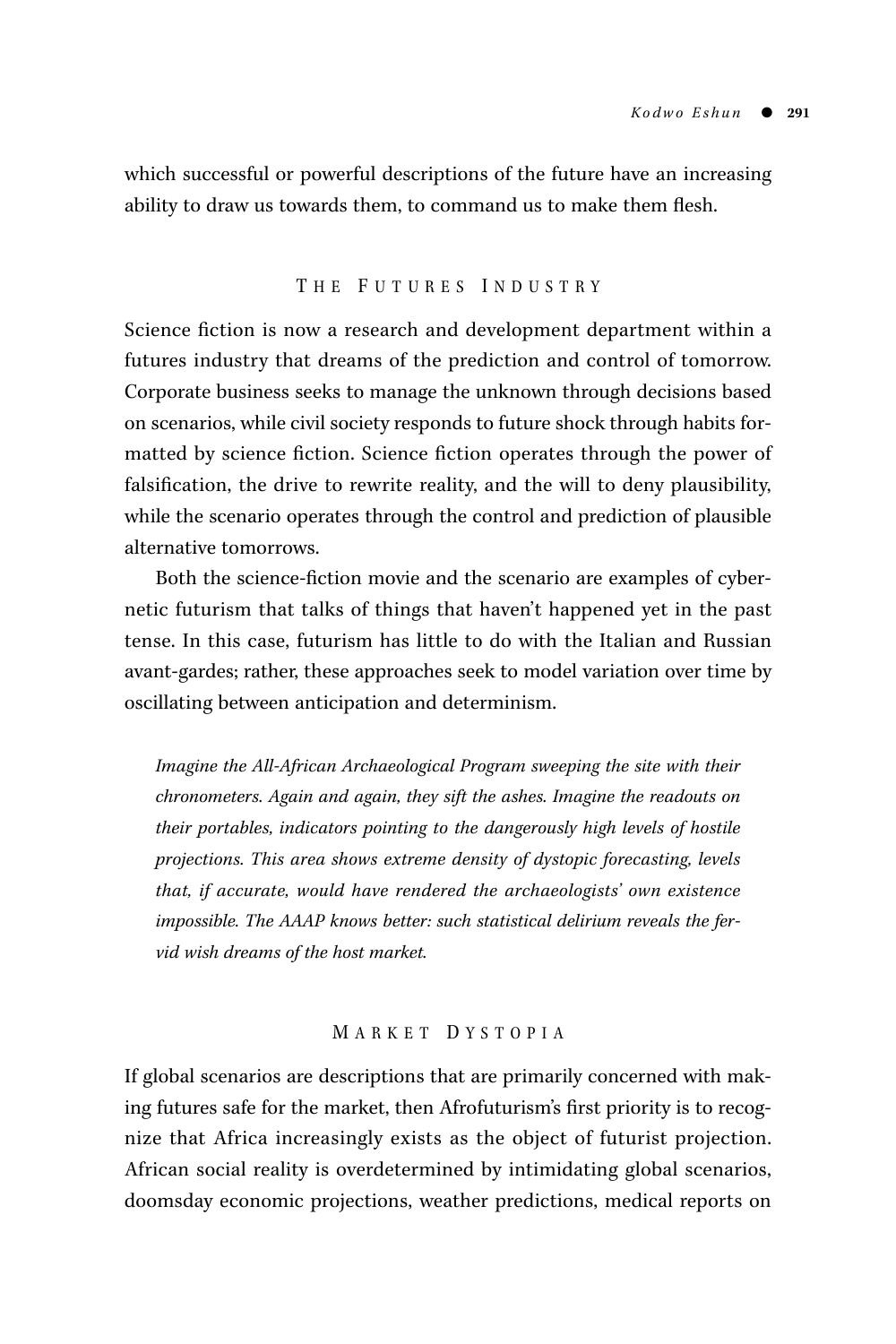#### **292 ●** Further Considerations on Afrofuturism

AIDS, and life-expectancy forecasts, all of which predict decades of immiserization.

These powerful descriptions of the future demoralize us; they command us to bury our heads in our hands, to groan with sadness. Commissioned by multinationals and nongovernmental organizations (NGOs), these developmental futurisms function as the other side of the corporate utopias that make the future safe for industry. Here, we are seduced not by smiling faces staring brightly into a screen; rather, we are menaced by predatory futures that insist the next 50 years will be hostile.

Within an economy that runs on SF capital and market futurism, Africa is always the zone of the absolute dystopia. There is always a reliable trade in market projections for Africa's socioeconomic crises. Market dystopias aim to warn against predatory futures, but always do so in a discourse that aspires to unchallengeable certainty.

#### T H E M USEOLOGICAL T URN

For contemporary African artists, understanding and intervening in the production and distribution of this dimension constitutes a chronopolitical act. It is possible to see one form that this chronopolitical intervention might take by looking at the work of contemporary African artists such as Georges Adeagbo and Meshac Gaba. In the tradition of Marcel Broodthaers and Fred Wilson, both artists have turned towards museological emulation, thus laying bare, manipulating, mocking, and critically affirming the contextualizing and historicizing framework of institutional knowledge.

Gaba's "Contemporary Art Museum" is "at once a criticism of the museological institution as conceived in developed countries, as well as the utopian formulation of a possible model for a nonexistent institution. This dual nature, critical and utopian, is related to the artist . . . founding a structure where there isn't one, without losing sight of the limitations of existing models that belong to a certain social and economic order based in the harsher realities of domination" (Gaba 2002).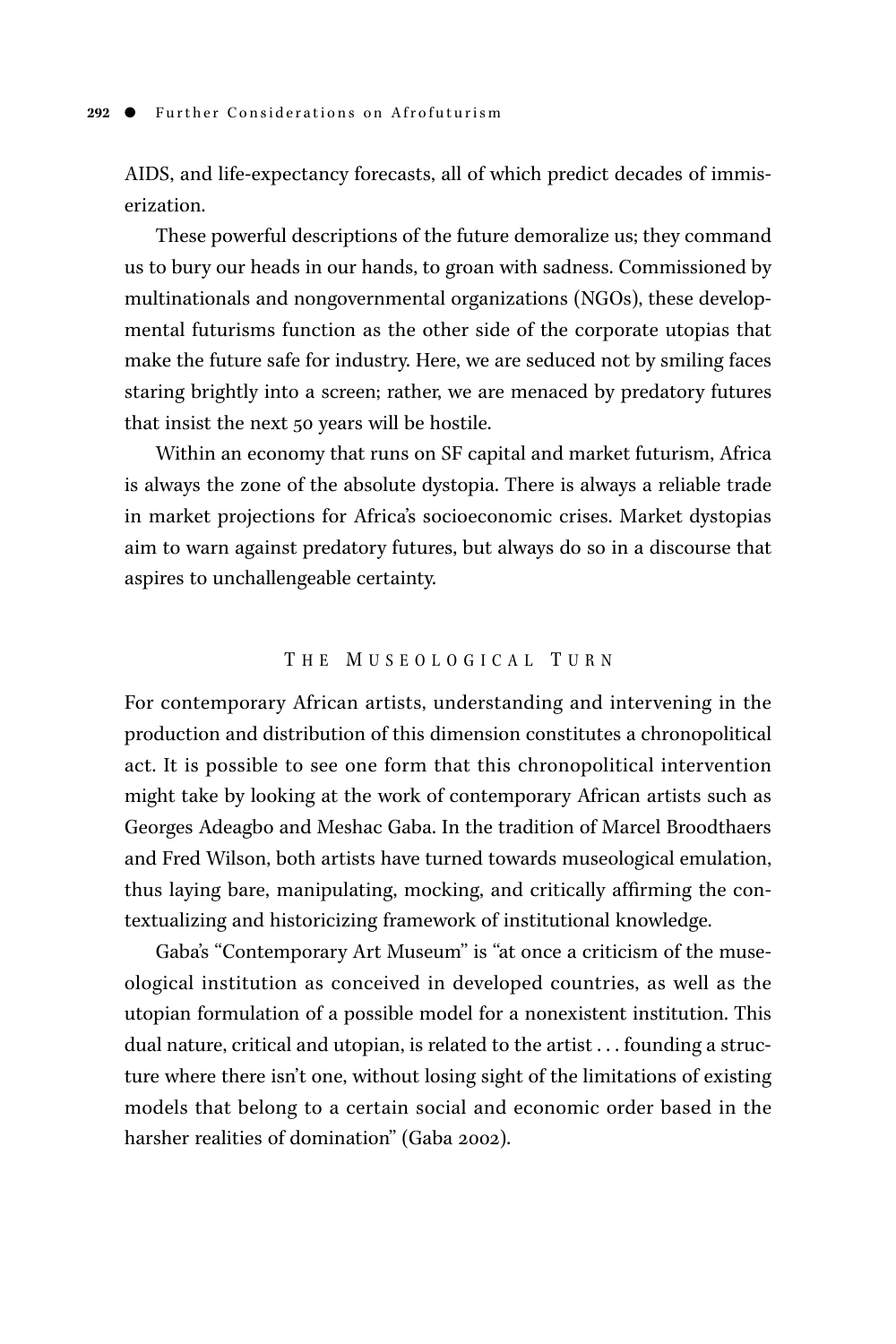#### PROLEPTIC INTERVENTION

Taking its cue from this "dual nature" of the "critical and utopian," an Afrofuturist art project might work on the exposure and reframing of futurisms that act to forecast and fix African dystopia. For the contemporary African artist of 2005, these projections of relentless social disaster contain certain conceptual implications.

The African artist that researches this dimension will find a space for distinct kinds of anticipatory designs, projects of emulation, manipulation, parasitism. Interpellation into a bright corporate tomorrow by ads full of faces smiling at screens may become a bitter joke at the expense of multinational delusions. The artist might reassemble the predatory futures that insist the next 50 years will be ones of unmitigated despair.

Afrofuturism, then, is concerned with the possibilities for intervention within the dimension of the predictive, the projected, the proleptic, the envisioned, the virtual, the anticipatory and the future conditional.

This implies the analysis of three distinct but partially intersecting spheres: first, the world of mathematical simulations; second, the world of informal descriptions; and third, as Gilroy (2001) points out in *Between Camps,* the articulation of futures within the everyday forms of the mainstream of black vernacular expression. Having looked at the implications for African art through the first and the second dimensions, we now turn our attention to the third. To work with this material, Afrofuturism is obliged to approach the audiovisions of extraterrestriality, futurology, and technoscience fictions with patience and seriousness.

*Imagine the archaeologists in their downtime. They sit round their liquid gel computers generating possible futures for real cities through World Scenarios, a video game that assembles alternative scenarios. Set in Lagos, with other options to follow, the game invites users to specify variables for transportation, energy consumption, waste disposal, residential, commercial, and industrial zoning. The game returns visions of what those choices will mean for life in* 2240.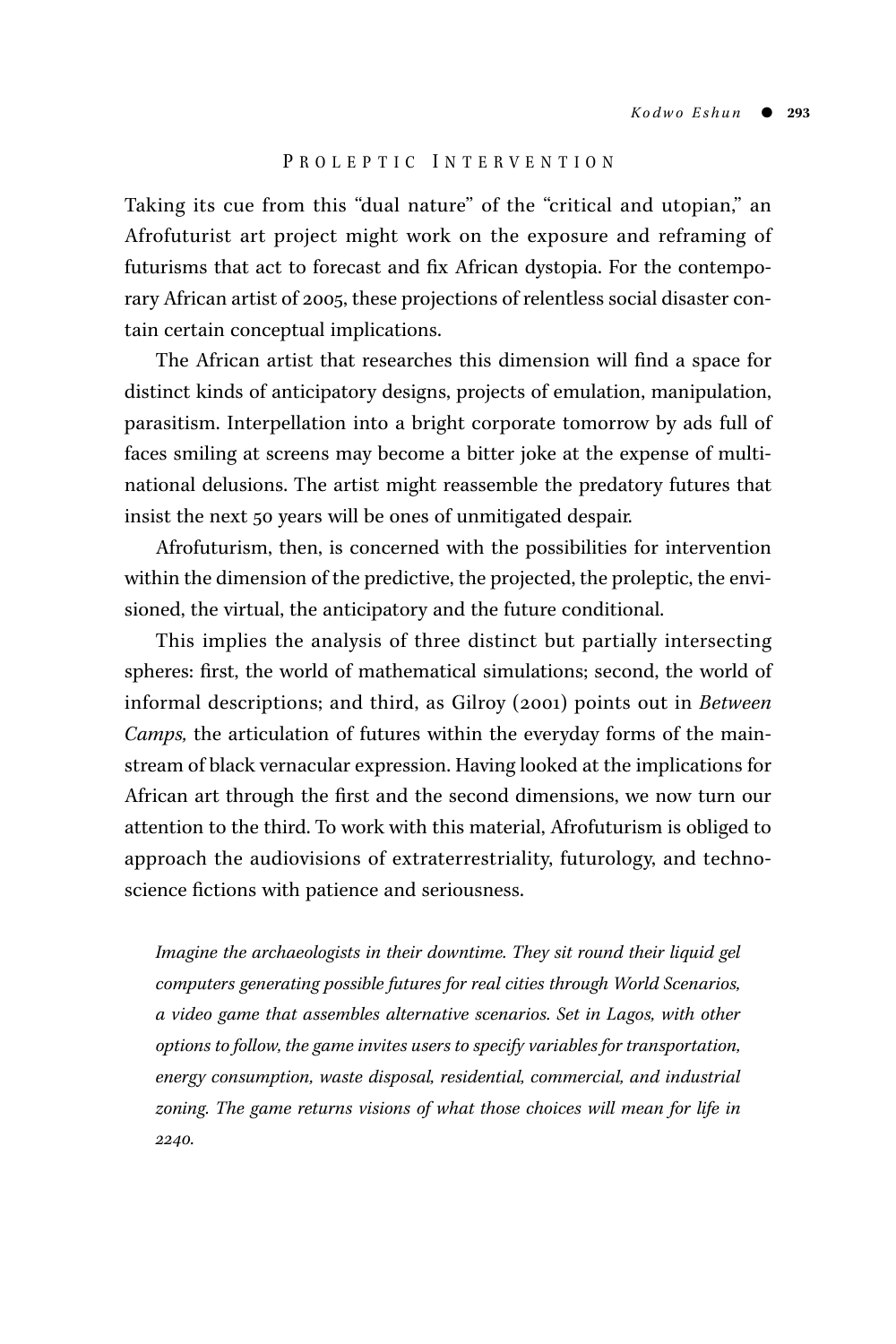#### B LACK A TLANTIC S ONIC P ROCESS

It is difficult to conceive of Afrofuturism without a place for sonic process in its vernacular, speculative, and syncopated modes. The daily lifeworld of black vernacular expression may be anathema to contemporary art practice. Nonetheless, these histories of futures passed must be positioned as a valuable resource.

*Imagine that the artist Georges Adeagbo created an installation that uses the* artwork of Parliament-Funkadelic albums from 1974-1980 to build a new myth *cycle of politico-socio-racio-sexual fantasies from the cultural memory of this era. Imagine that the archaeologists from the future are now discovering fragments from that work, techno-fossils from tomorrow's yesterdays . . .*

Afrofuturism studies the appeals that black artists, musicians, critics, and writers have made to the future, in moments where any future was made difficult for them to imagine. In 1962, the bandleader and composer Duke Ellington wrote "The Race For Space" (Ellington 1993), a brief essay that attempted to press the future into the service of black liberation. By 1966, however, Martin Luther King, in his text "Where Do We Go From Here?" could argue that the gap between social and technological achievements was deep enough to call the very idea of social and economic progress into ques- $\tau$ tion (Gilroy 2001).

# A F R O P H I L I A I N E X C E L S I S

Between the demise of Black Power in the late 1960s and the emergence of a popular Pan-Africanism in the mid-1970s with Bob Marley, the Afrodiasporic musical imagination was characterised by an Afrophilia that invoked a liberationist idyll of African archaism with the idea of scientific African modernity, both held in an unstable but useful equilibrium.

This equilibrium was personified, in populist terms, by the Egyptological fantasias of Earth, Wind, and Fire. The oscillation between preindustrial Africa and scientific Africa, however, was established in the 1950s with Sun Ra, the composer and bandleader whose lifework constitutes a self-created cosmology.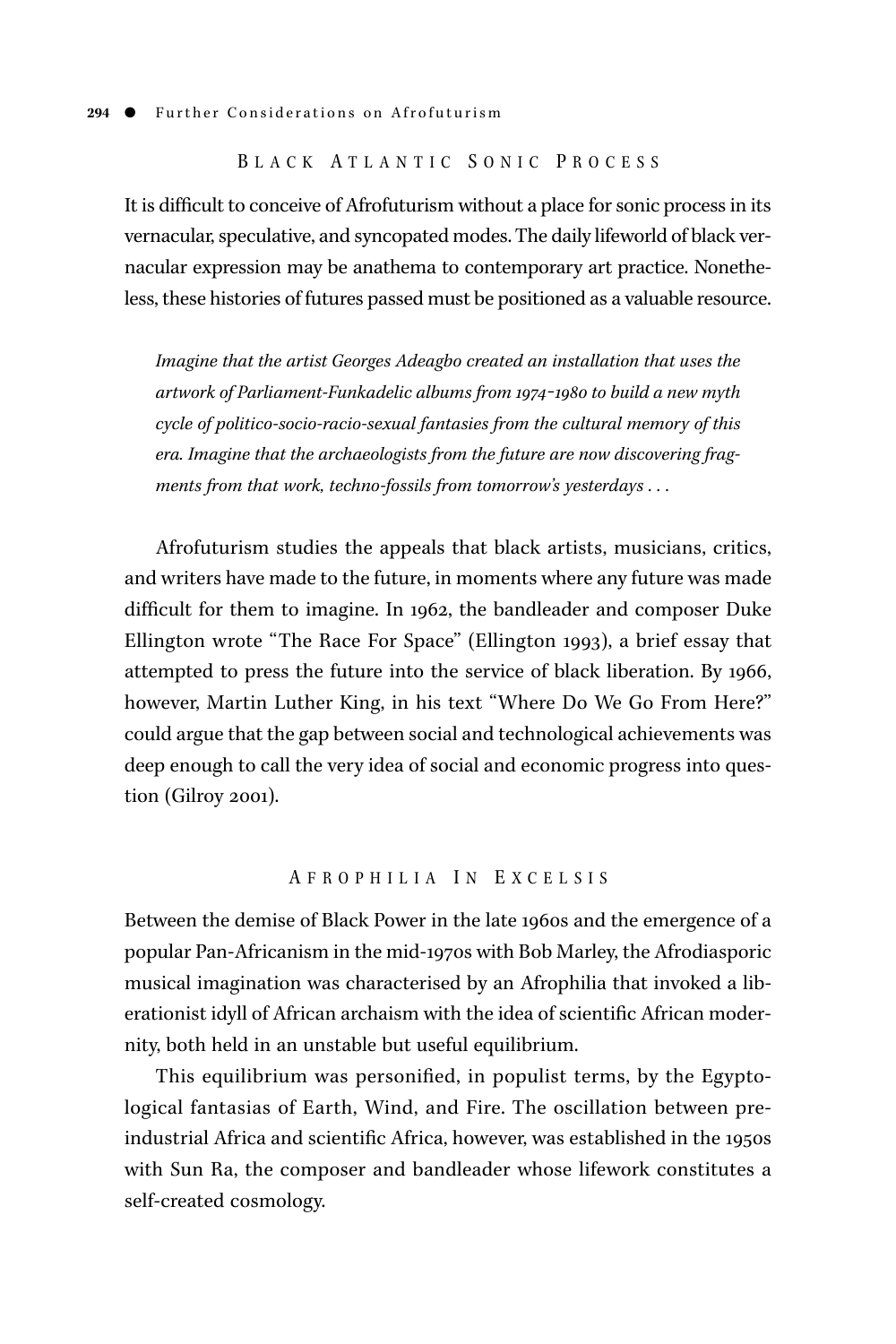#### T H E C OSMOGENETIC M OMENT

In 1995, the London-based group Black Audio Film Collective released *The Last Angel of History,* also known as *The Mothership Connection,* their essayfilm which remains the most elaborate exposition on the convergence of ideas that is Afrofuturism. Through the persona of a time-traveling nomadic figure known as the Data Thief, *The Last Angel of History* created a network of links between music, space, futurology, and diaspora. African sonic processes are here reconceived as telecommunication, as the distributed components of a code to a black secret technology that is the key to diasporic future. The notion of a black secret technology allows Afrofuturism to reach a point of speculative acceleration.

*Imagine the archaeologists squinting at the cracked screen of the microvideo installation that shows the Data Thief trapped in the history vaults of West Africa . . .*

Black Audio director John Akomfrah and scriptwriter Edward George integrated a thesis from critic John Corbett's "Brothers from Another Planet," a 1993 essay whose title references John Sayles's 1983 science-fiction movie of an alien that takes on African American identity to escape his interstellar captors. Akomfrah and George take up in particular the oeuvres of Sun Ra and his group, the Arkestra; Lee Perry, reggae producer, composer, songwriter, and architech of dub reggae; and Parliament-Funkadelic funk producer George Clinton, three figures analyzed in terms of their use of the recording studio, the vinyl record, and the support of art work and record label as the vehicle for concept albums that sustain mythological, programmatic, and cosmological world pictures.

Corbett pointed to Ra's group, the Arkestra; Perry's 1970s recording studio, the Black Ark; and the *Mothership Connection*, Parliament's 1974-1981 album cycle to argue that "largely independent of one other, each is working with a shared set of mythological images and icons such as space iconography, the idea of extraterrestriality and the idea of space exploration."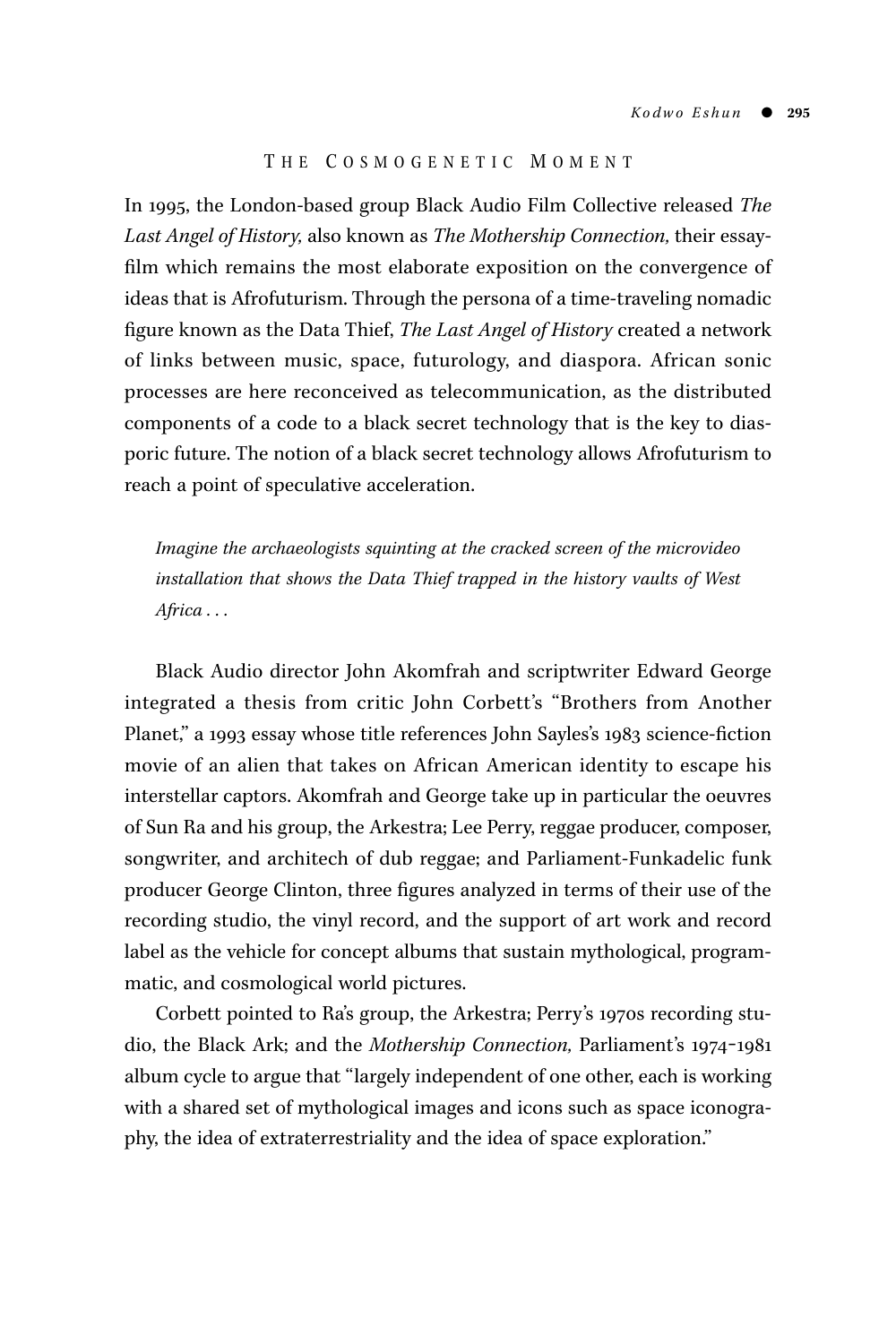#### I DENTIF ICATION C ODE U NIDENTIFIED

By the 1980s, the emergent digital technology of sequencers, samplers, synthesizers, and software applications began to scramble the ability to assign identity and thereby racialize music. Familiar processes of racial recognition were becoming unreliable. Listeners could no longer assume musicians were racially identical to their samples.

If racial identification became intermittent and obscure to the listener, for the musician, a dimension of heteronomy became available. The humanmachine interface became both the condition and the subject of Afrofuturism. The cyborg fantasies of the Detroit techno producers, such as Juan Atkins and Derrick May, were used both to alienate themselves from sonic identity and to feel at home in alienation. Thelma Golden's notes towards the formulation of a twenty-first-century "post-black" aesthetic describe this cultural moment of studio-based sonic process more satisfactorily than it does gallery-based visual practice.

# THE IMPLICATIONS OF REVISIONISM

Gilroy argues that the articulations sketched above tend to overlap with historical flashpoints. To analyse black popular futures in this way is to situate them as fallout from social movements and liberation movements, if not as direct parts of those movements. These moments may be historicized by politico-spiritual movements such as Black Christian Eschatology and Black Power, and postwar politico-esoteric traditions such as the Nation of Islam (NOI), Egyptology, Dogon cosmology, and the Stolen Legacy thesis.

The Nation of Islam's eschatology combined a racialized account of human origin with a catastrophic theory of time. Ogotomelli, the Dogon mystic, provided an astronomical knowledge of the "Sirius B" Dog Star, elaborated by French ethnographers Marcel Griaule and Germaine Dieterlen, that demonstrated a compensatory and superior African scientific knowledge.

Egyptology's desire to recover the lost glories of a preindustrial African past was animated by a utopian authoritarianism. Before Martin Bernal's *Black Athena* (1988), George G. M. James's *Stolen Legacy* (1989) simultane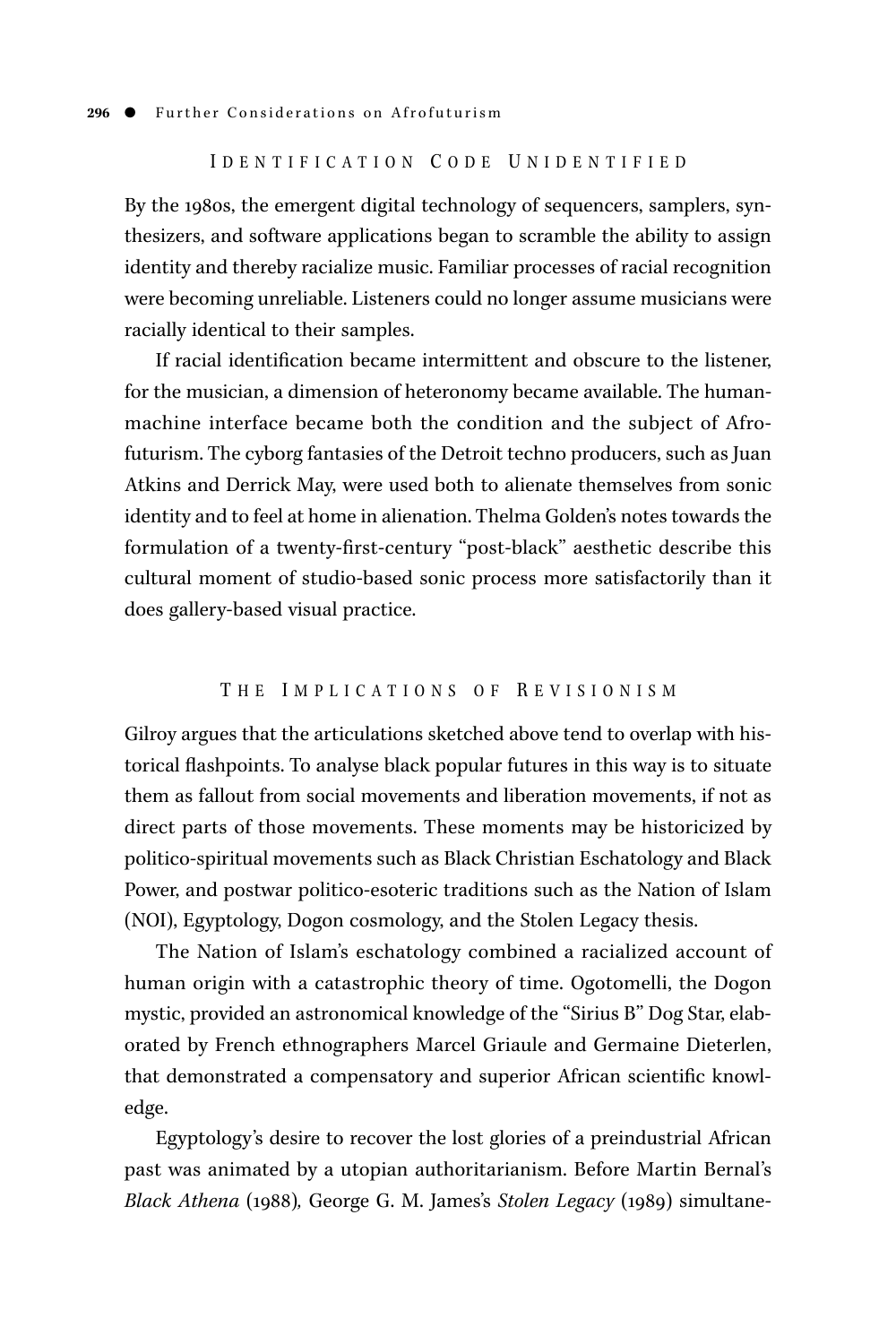ously emphasised the white conspiracies that covered up the stolen legacy of African science, reversing Hegelian thought by insisting upon the original African civilization.

Afrofuturism is by no means naively celebratory. The reactionary Manichaenism of the Nation of Islam, the regressive compensation mechanisms of Egyptology, Dogonesque cosmology, and the totalising reversals of Stolen Legacy–style Afrocentricity are immediately evident. By excavating the political moments of such vernacular futurologies, a lineage of competing worldviews that seek to reorient history comes into focus. In identifying the emergence and dissemination of belief systems, it becomes critical to analyze how, in Gilroy's words, "even as the movement that produced them fades, there remains a degree of temporal disturbance."

By creating temporal complications and anachronistic episodes that disturb the linear time of progress, these futurisms adjust the temporal logics that condemned black subjects to prehistory. Chronopolitically speaking, these revisionist historicities may be understood as a series of powerful competing futures that infiltrate the present at different rates.

Revisionist logic is shared by autodidact historians like Sun Ra and George G. M. James of *Stolen Legacy,* and contemporary intellectuals such as Toni Morrison, Greg Tate, and Paul D. Miller. Her argument that the African slaves that experienced capture, theft, abduction, and mutilation were the first moderns is important for positioning slavery at the heart of modernity. The cognitive and attitudinal shift demanded by her statement also yokes philosophy together with brutality, and binds cruelty to temporality. The effect is to force together separated systems of knowledge, so as to disabuse apparatuses of knowledge of their innocence.

Afrofuturism can be understood as an elaboration upon the implications of Morrison's revisionary thesis. In a 1991 interview with the writer Mark Sinker, cultural critic Greg Tate suggested that the bar between the signifier and the signified could be understood as standing for the Middle Passage that separated *signification* (meaning) from *sign* (letter). This analogy of racial terror with semiotic process spliced the world of historical trauma with the apparatus of structuralism. The two genealogies crossbred with a disquieting force that contaminated the latter and abstracted the former.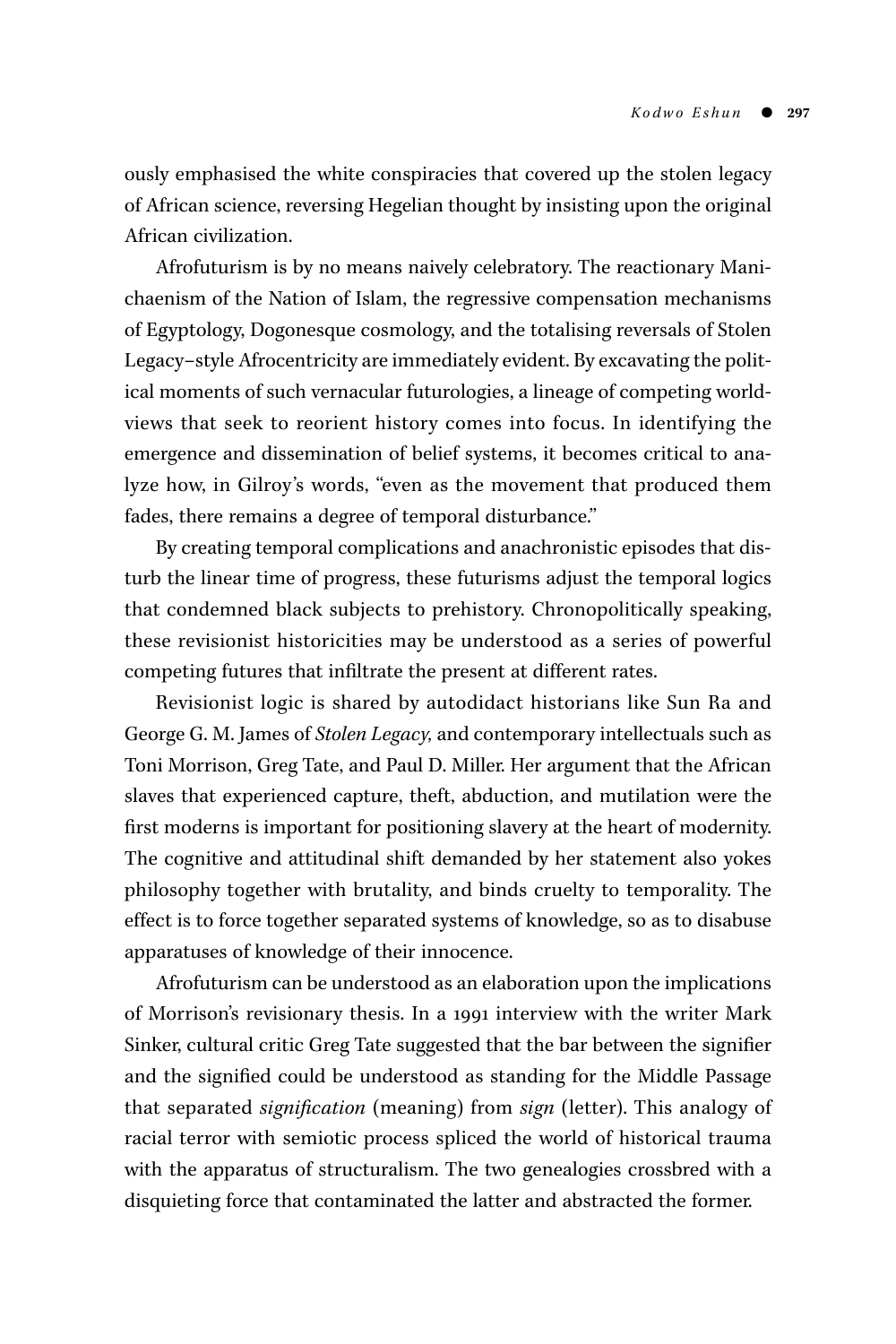# T H E U SES OF A LIENATION

Afrofuturism does not stop at correcting the history of the future. Nor is it a simple matter of inserting more black actors into science-fiction narratives. These methods are only baby steps towards the more totalizing realization that, in Greg Tate's formulation, Afrodiasporic subjects live the estrangement that science-fiction writers envision. Black existence and science fiction are one and the same.

In *The Last Angel of History,* Tate argued that "The form itself, the conventions of the narrative in terms of the way it deals with subjectivity, focuses on someone who is at odds with the apparatus of power in society and whose profound experience is one of cultural dislocation, alienation and estrangement. Most science fiction tales dramatically deal with how the individual is going to contend with these alienating, dislocating societies and circumstances and that pretty much sums up the mass experiences of black people in the postslavery twentieth century."

At the century's start, Dubois termed the condition of structural and psychological alienation as *double consciousness.* The condition of alienation, understood in its most general sense, is a psychosocial inevitability that all Afrodiasporic art uses to its own advantage by creating contexts that encourage a process of disalienation. Afrofuturism's specificity lies in assembling conceptual approaches and countermemorial mediated practices in order to access triple consciousness, quadruple consciousness, previously inaccessible alienations.

*Imagine that later, on that night, after the site is sealed off, ready for the next day, after the AAAP have all been disinfected, one of the archaeologists dreams of six turntables; the realisation of the Invisible Man's dream of hearing Louis Armstrong's "What Did I Have to Do to Be So Black and Blue" multiplied to the power of 6.*

# THE EXTRATERRESTRIAL TURN

Afrofuturism uses extraterrestriality as a hyperbolic trope to explore the historical terms, the everyday implications of forcibly imposed dislocation, and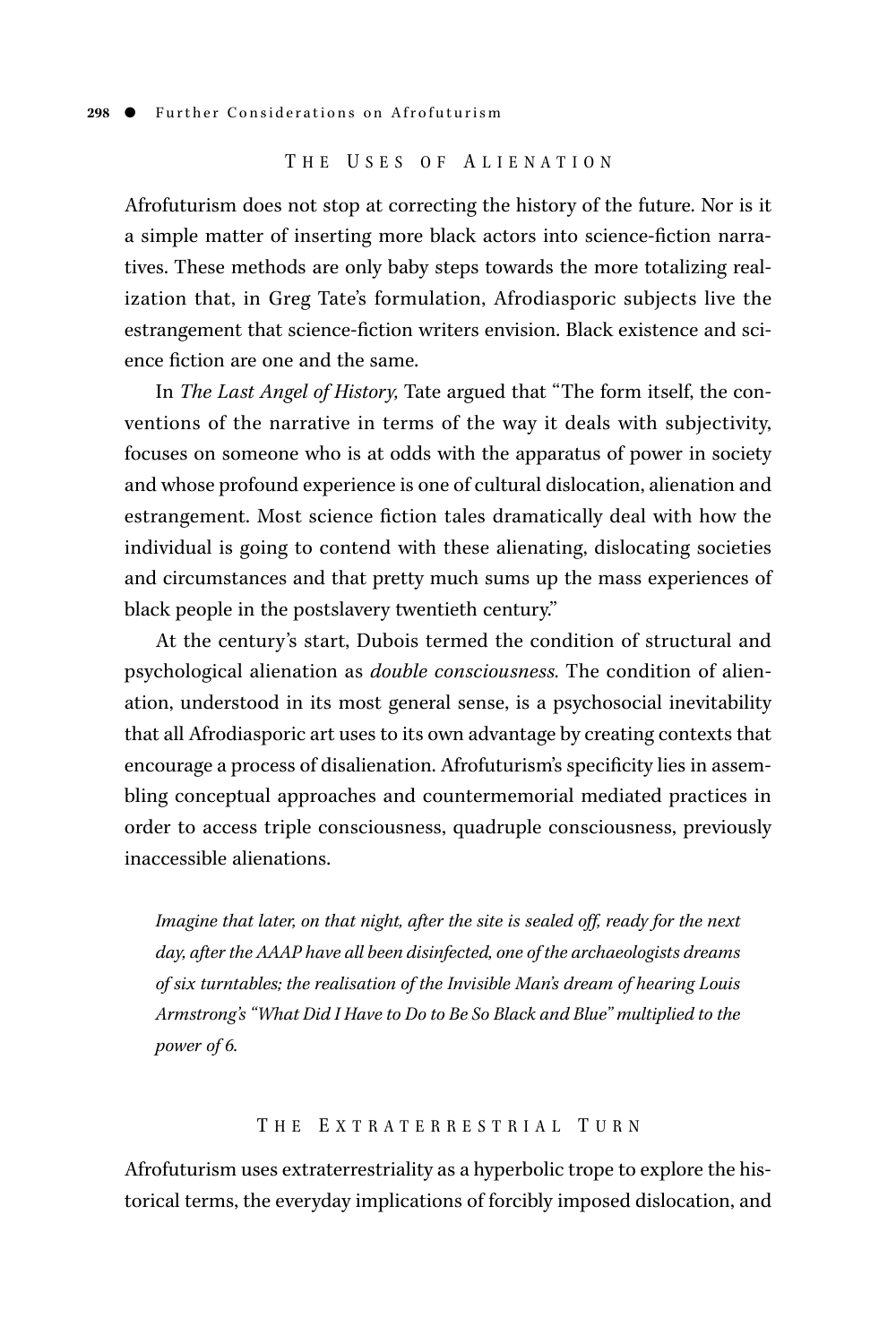the constitution of Black Atlantic subjectivities: from slave to negro to coloured to *evolué* to black to African to African American.

Extraterrestriality thereby becomes a point of transvaluation through which this variation over time, understood as forcible mutation, can become a resource for speculation. It should be understood not so much as escapism, but rather as an identification with the potentiality of space and distance within the high-pressure zone of perpetual racial hostility.

It is not that black subjectivities are waiting for science-fiction authors to articulate their lifeworlds. Rather, it is the reverse. The conventions of science fiction, marginalized within literature yet central to modern thought, can function as allegories for the systemic experience of post-slavery black subjects in the twentieth century. Science fiction, as such, is recast in the light of Afrodiasporic history.

Afrofuturism therefore stages a series of enigmatic returns to the constitutive trauma of slavery in the light of science fiction. Isolating the enigmatic phrase "Apocalypse bin in effect" from the 1992 Public Enemy track "Welcome to the Terradome," Mark Sinker's 1992 essay "Loving the Alien" argued that this lyric could be interpreted to read that slavery functioned as an apocalypse experienced as equivalent to alien abduction: "The ships landed long ago: they already laid waste whole societies, abducted and genetically altered swathes of citizenry. . . . Africa and America—and so by extension Europe and Asia—are already in their various ways Alien Nation."

#### T EMPORAL S WITCHBACK

Afrofuturism approaches contemporary digital music as an intertext of recurring literary quotations that may be cited and used as statements capable of imaginatively reordering chronology and fantasizing history. The lyrical statement is treated as a platform for historical speculation. Social reality and science fiction create feedback between each other within the same phrase. The alien encounters and interplanetary abductions people experienced as delusions in the Cold War present had already occurred in the past, for real.

All the symptoms specific to a close encounter had already occurred on a giant scale. The collective delusion of the close encounter is transplanted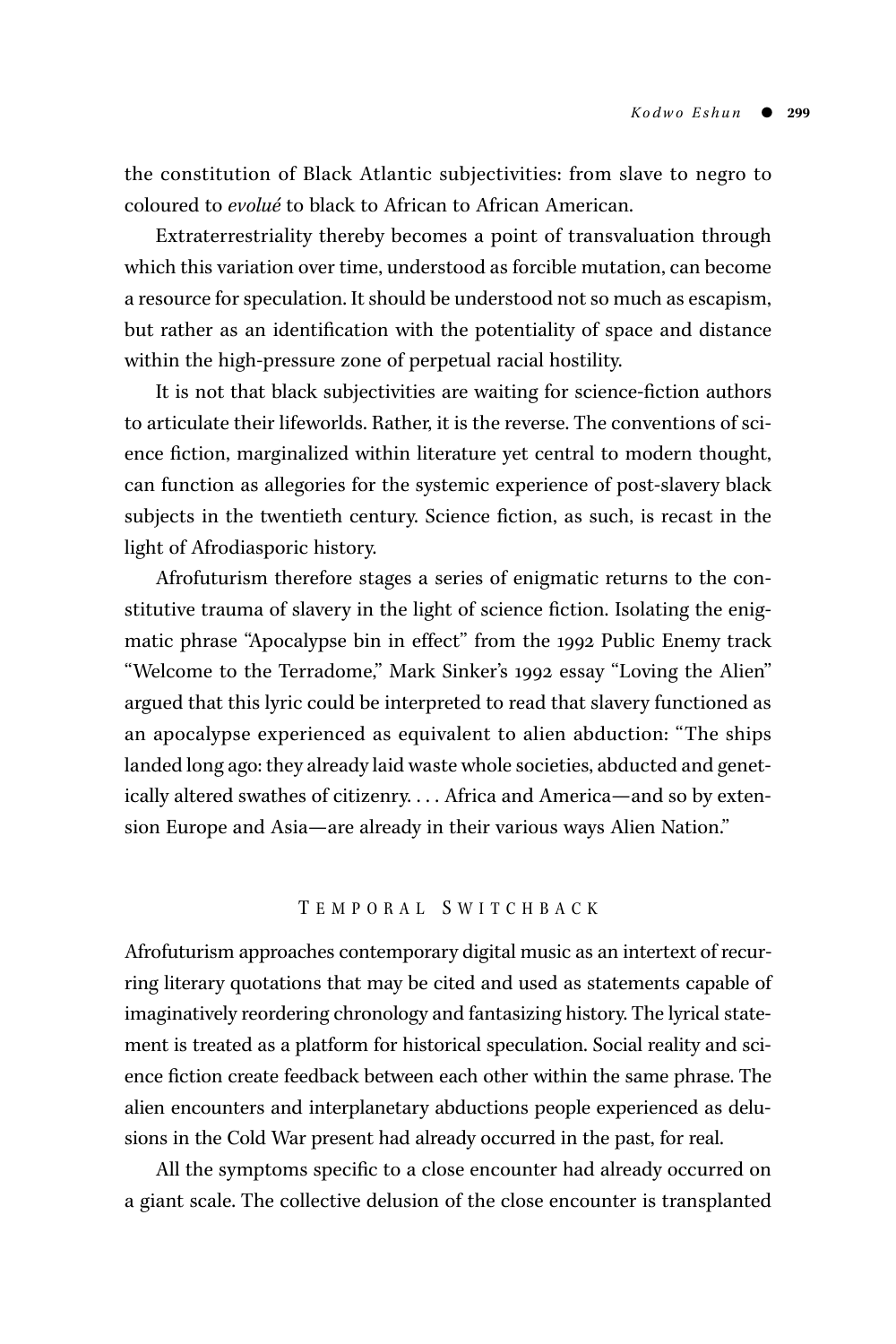to the Middle Passage. The effect is not to question the reality of slavery, but to defamiliarize it through a temporal switchback that reroutes its implications through postwar social fiction, cultural fantasy, and modern science fiction, all of which begin to seem like elaborate ways of concealing and admitting trauma.

#### B LACK - A TLANTEAN M YTHOS

In 1997, this aesthetic of estrangement was pursued to its limit-point by Drexciya, the group of enigmatic producers, synthesists, and designers operating from Detroit. In the liner notes to their CD *The Quest*, Drexciya (1997) proposed a science-fictional retelling of the Middle Passage. The "Drexciyans" are water-breathing, aquatically mutated descendants of "pregnant America-bound African slaves thrown overboard by the thousands during labour for being sick and disruptive cargo."

Could it be possible for humans to breathe underwater? A foetus in its mother's womb is certainly alive in an aquatic environment. Is it possible that they could have given birth at sea to babies that never needed air? Recent experiments have shown mice able to breathe liquid oxygen, a premature human infant saved from certain death by breathing liquid oxygen through its underdeveloped lungs. These facts combined with reported sightings of Gillmen and Swamp Monsters in the coastal swamps of the South Eastern United States make the slave trade theory startlingly feasible.

In treating Gilroy's *The Black Atlantic* (1993) as a science fiction which is then developed through four-stage analysis of migration and mutation from Africa to America, Drexciya have constructed a Black-Atlantean mythology that successfully speculates on the evolutionary code of black subjectivity. In turn, their project has inspired a series of paintings by the contemporary African American abstract artist Ellen Gallagher, and responses in the form of essays by the critics Ruth Mayer and Ben Williams.

Drexciya's project has recently extended itself into space. For their *Grava* 4 CD, released in 2002, the group contacted the International Star Registry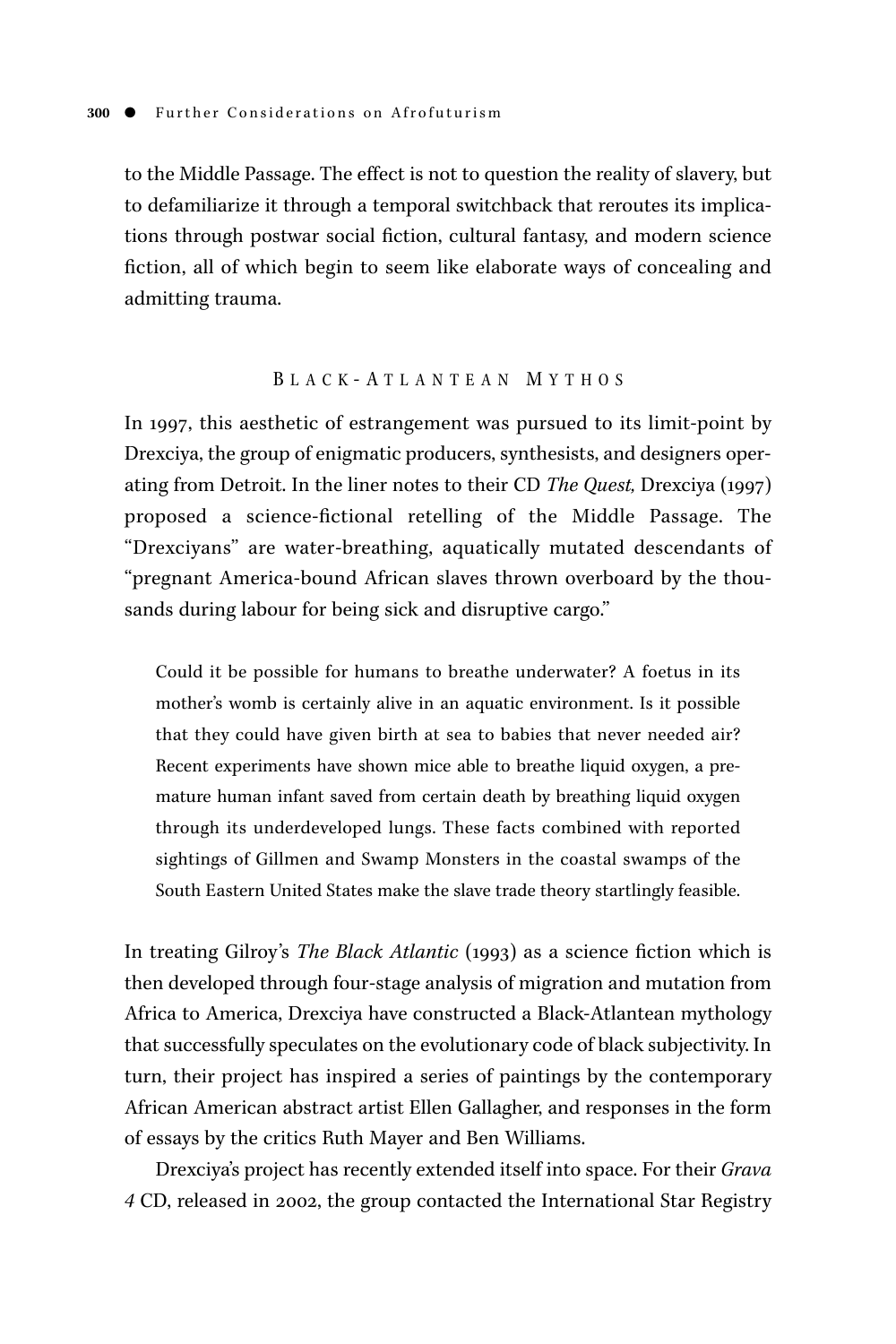in Switzerland to purchase the rights to name a star. Having named and registered their star "Grava 4," a new installment within their ongoing sonic fiction is produced. In wrapping their speculative fiction around electronic compositions that then locate themselves around an existing extraterrestrial space, Drexciya grant themselves the imperial right to nominate and colonize interstellar space. The absurdity of buying and owning a distant star in no way diminishes the contractual obligation of ownership that the group entered into. The process of ratification therefore becomes the platform for an unexpected intervention: a sono-fictional statement that fuses the metaphorical with the juridical, and the synthetic with the cartographic. Contractual fact meets sonic fiction meets astronomical mapping in a colonization of the contemporary audiovisual imagination in advance of military landing.

To conclude: Afrofuturism may be characterized as a program for recovering the histories of counter-futures created in a century hostile to Afrodiasporic projection and as a space within which the critical work of manufacturing tools capable of intervention within the current political dispensation may be undertaken. The manufacture, migration, and mutation of concepts and approaches within the fields of the theoretical and the fictional, the digital and the sonic, the visual and the architectural exemplifies the expanded field of Afrofuturism considered as a multimedia project distributed across the nodes, hubs, rings, and stars of the Black Atlantic. As a tool kit developed for and by Afrodiasporic intellectuals, the imperative to code, adopt, adapt, translate, misread, rework, and revision these concepts, under the conditions specified in this essay, is likely to persist in the decades to come.

 $cm -$ 

#### REFERENCES

Bhabha, Homi. 1992. Postcolonial Authority and Postmodern Guilt. In *Cultural Studies,* edited by Lawrence Grossberg, Cary Nelson, and Paula Treichler. New York: Routledge. Bernal. Martin. 1988. *Black Athena: The Afroasiatic Roots of Classical Civilization.* Vol. 1, *The*